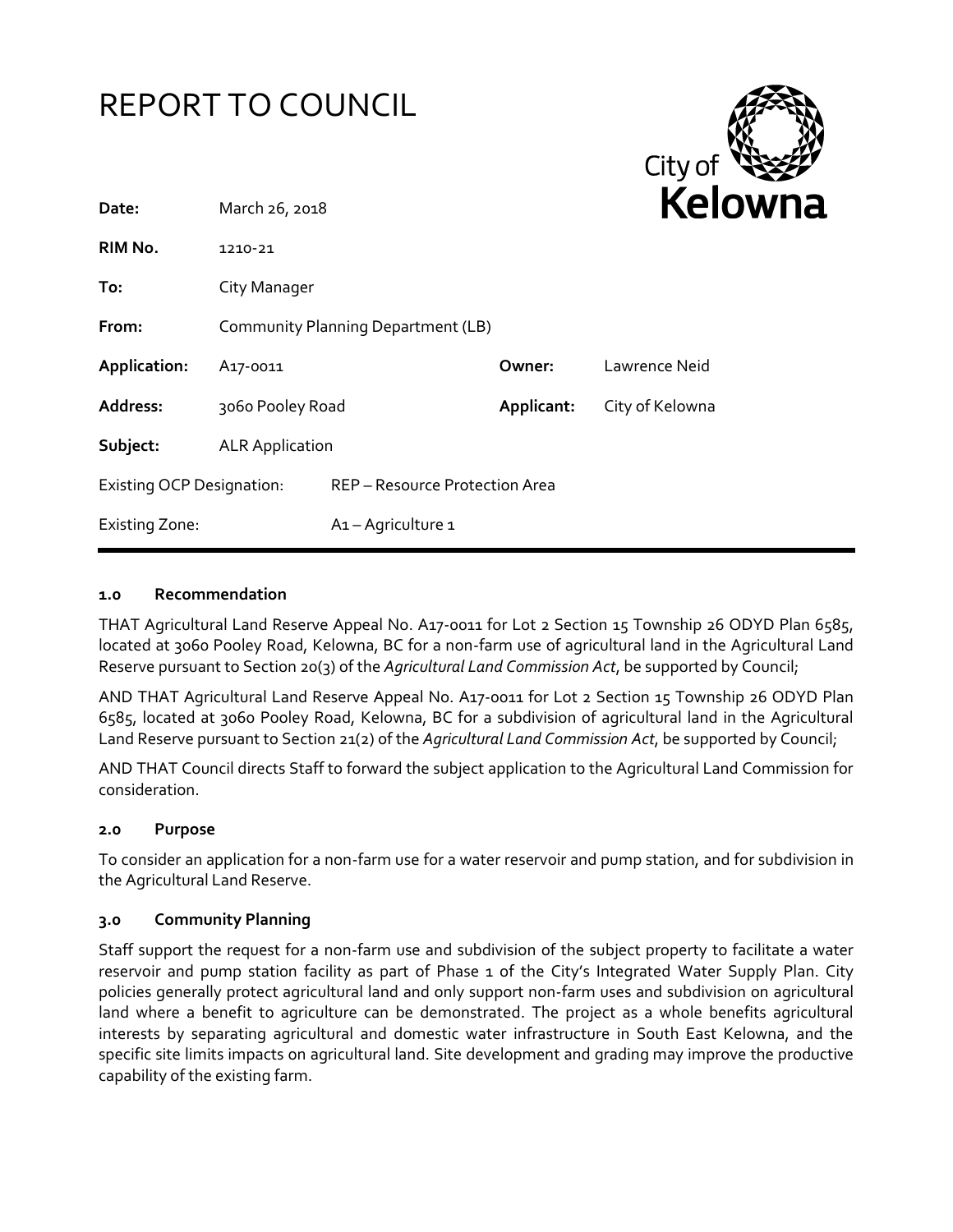The Agricultural Land Use Inventory identifies the portion of the property proposed for the reservoir as having limited potential for farming due to site limitations. The site has steep slopes and was previously used for gravel extraction. It is the most appropriate site for the reservoir based on site context, location, elevation, and connection to the broader infrastructure. The reservoir will not negatively impact adjacent farm operations, including those on the subject property.

The site will be used as a water reservoir and pump station in the long term and the proposed 0.5 ha lot includes sufficient space for the reservoir, parking and access without impacting any land that is currently farmed. The remaining 3.6 ha includes the existing orchards and house on the higher portion of the property.

Improvements to agricultural land may be achieved through placement of clean fill generated from the project, providing additional planting area and better access to the existing orchard. Furthermore, reducing the grade of the slope below the farmed land will allow farming activities to extend closer to the slope without the risk of erosion.

# *Process*

Should Council choose to support the application, it would be sent to the Agricultural Land Commission (ALC) for consideration. If the ALC decides to allow the non-farm use and subdivision, the non-farm use could proceed under the existing A1 – Agriculture 1 zone as a utility services, minor impact use. Once the final design is determined, a Development Variance Permit may be required to address non-compliant development regulations (e.g. site coverage, setbacks).

# **4.0 Proposal**

# 4.1 Background

The City of Kelowna Integrated Water Supply Plan calls for a city-wide integrated water system to: provide drinking water that meets Canadian Drinking Water Quality Standards; achieve the best, lowest cost citywide solution that provides administrative and operational flexibility; and maintain agricultural interests. Phase 1 of the Plan focuses on separating agricultural and domestic systems in Southeast Kelowna, specifically to:

- Provide treated water from Okanagan Lake to South East Kelowna Irrigation District (SEKID) users on a separate mainline system;
- Supply water to the South Okanagan Mission Irrigation District (SOMID); and
- Complete upgrades to City infrastructure in the South Mission to meet new supply requirements.

Domestic water will be supplied through a new line connecting to the City's water distribution system from Okanagan Lake, while agricultural water in the SEKID area will continue to be supplied from Hydraulic Creek. The provincial and federal governments approved a grant for  $\frac{43.9}{9}$  million for Phase 1, which is expected to be complete by January 2020.

The project involves substantial infrastructure requirements, including upgrades to existing infrastructure and significant new infrastructure, such as pump stations, expansion of reservoir capacity, and water distribution mains.

#### 4.2 Project Description

The subject property has been identified as the location of the Dall Road reservoir and pump station – infrastructure that is necessary in this location as part of the larger infrastructure plan. The reservoir would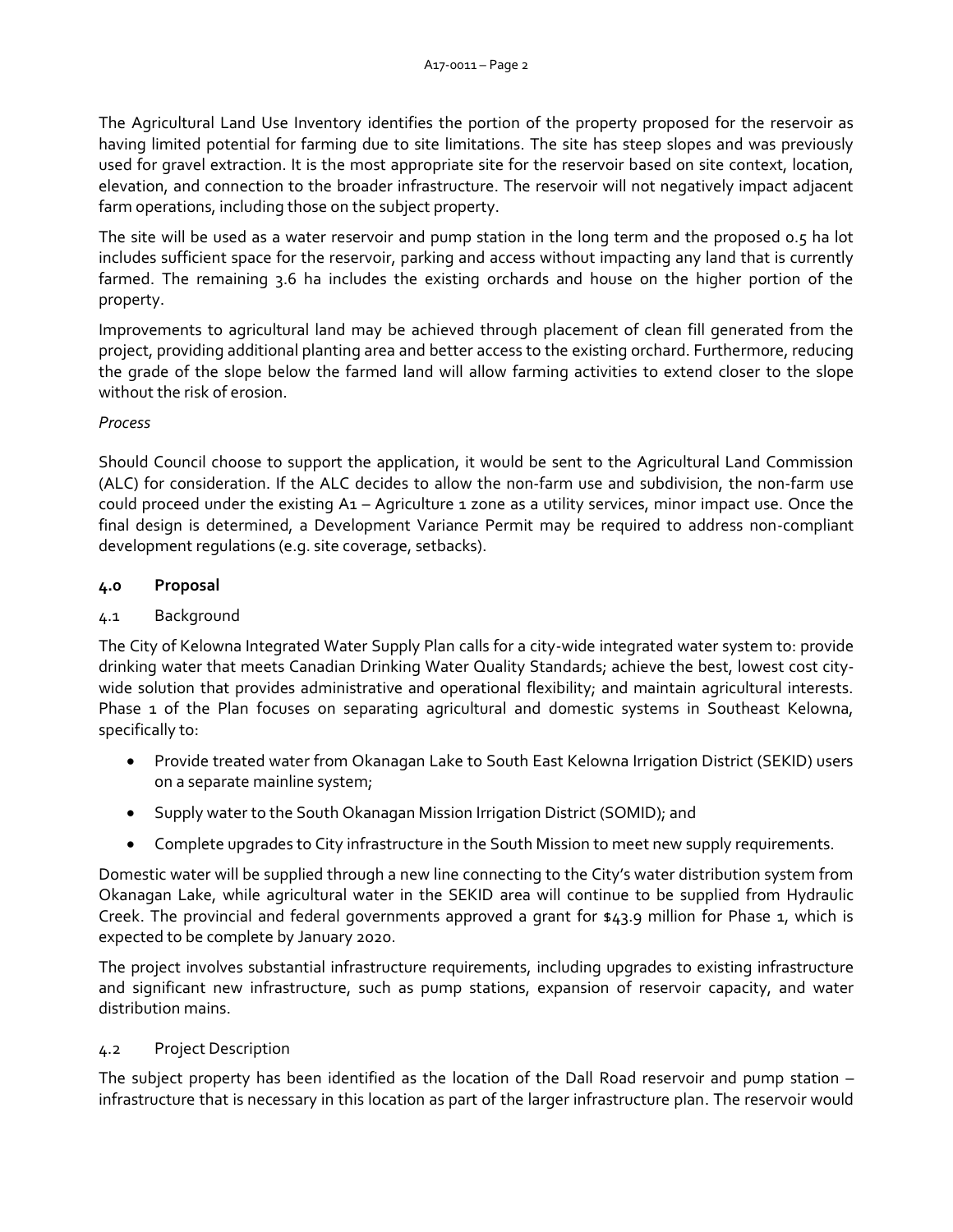be designed to meet City of Kelowna bylaw standards, with two reservoir cells and a pump station initially and future capacity to add more reservoir cells. The cells would be 5 m to 7 m in height, with a footprint of  $277$  m<sup>2</sup> to  $387$  m<sup>2</sup> for the two cells.





For administrative and operations purposes, the City is proposing subdivision of the property to create a separate lot for the reservoir area. The proposed lot is 0.5 ha in area to allow sufficient space for maintenance and reservoir expansion, with the remaining 3.6 ha for the existing farming operations.

The proposed water reservoir is considered utility services, minor impact under the Zoning Bylaw, which is a permitted use in the A1 - Agriculture 1 zone. The Agricultural Land Reserve Use, Subdivision and Procedure Regulation (B.C. Reg. 171/2002) allows water lines within dedicated right-of-ways as a permitted non-farm use; however, a water reservoir requires a specific non-farm use application.

The Water Project team is investigating the potential for using excess clean fill generated from the project to fill a portion of a gully on the property. The gully currently creates a divide between orchard rows, and filling would create additional planting area and improve access to the orchard. The project team's Professional Agrologist would provide further recommendations on soil placement prior to construction. The previous gravel extraction operation created a very steep slope where the reservoir is proposed. The reservoir will act as a retaining wall, reducing the grade of the slope below the existing orchard. The slope will be revegetated to improve stability and reduce the spread of noxious weeds.

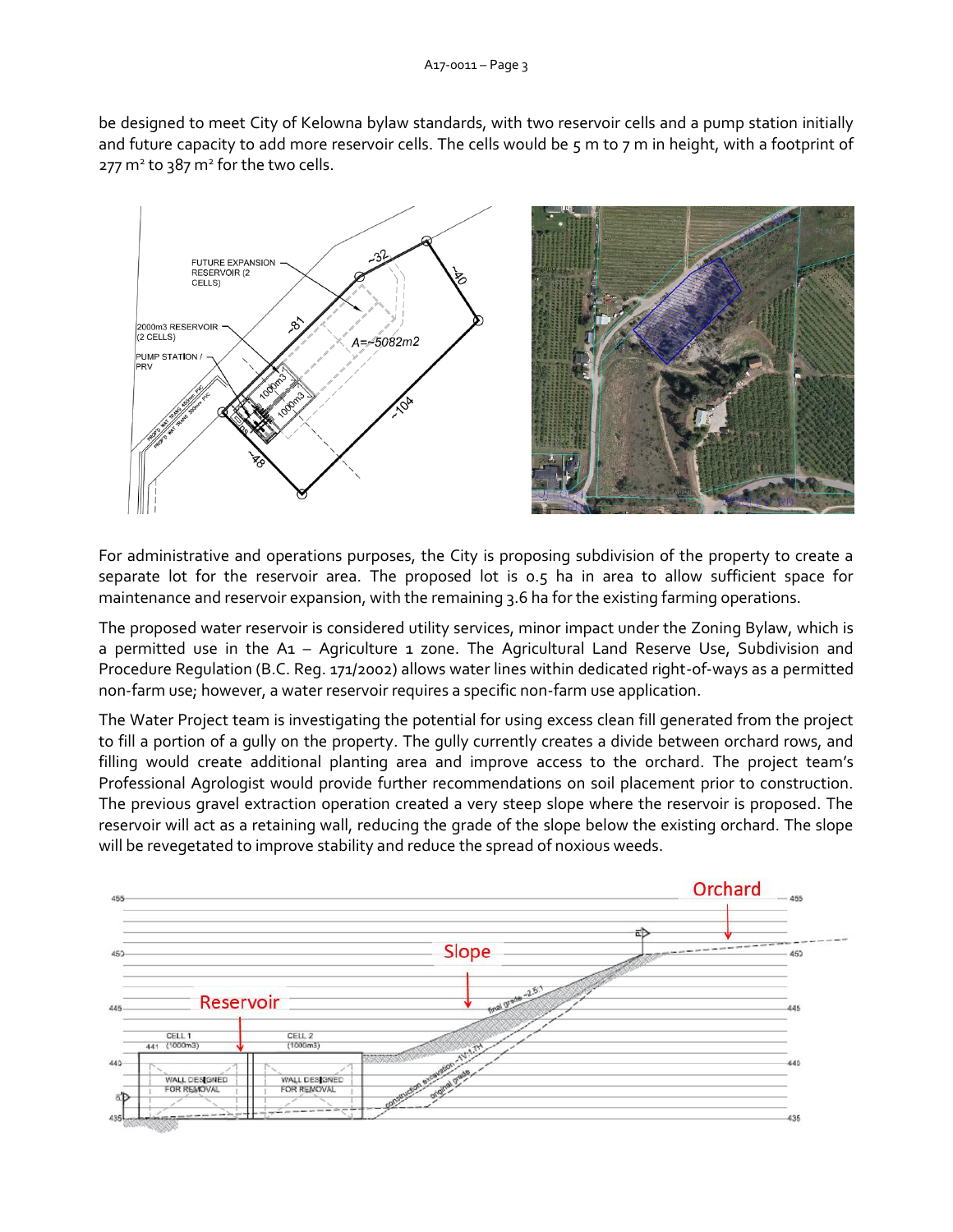# 4.3 Site Context

The subject property is zoned A1 – Agriculture 1, has a Future Land Use designation of REP – Resource Protection Area and is within the Agricultural Land Reserve. The property lies outside of the Permanent Growth Boundary.

The 4.1 ha (10.1 ac) site has a significant slope across the north and western portions, which is identified in the Agricultural Land Use Inventory as having limited potential for farming due to site limitations. The reservoir is proposed in the northern portion of the property at the bottom of the steep slope in an area previously used as a gravel pit. The site was not reclaimed or improved since operations ended several decades ago. The plateau in the southeast area is currently planted with an orchard, and a single family dwelling is at the top of the slope, adjacent to the orchard.

Adjacent land uses are as follows:

| <b>Orientation</b> | Zoning                         | <b>Land Use</b>                 |
|--------------------|--------------------------------|---------------------------------|
| North              | A1 – Agriculture 1             | Agriculture                     |
| East               | A1 - Agriculture 1             | Agriculture / Rural Residential |
| South              | A1-Agriculture 1               | Agriculture / Rural Residential |
| West               | A <sub>1</sub> - Agriculture 1 | Agriculture                     |

# **Map 1: Subject Property & Surrounding Neighbourhood**

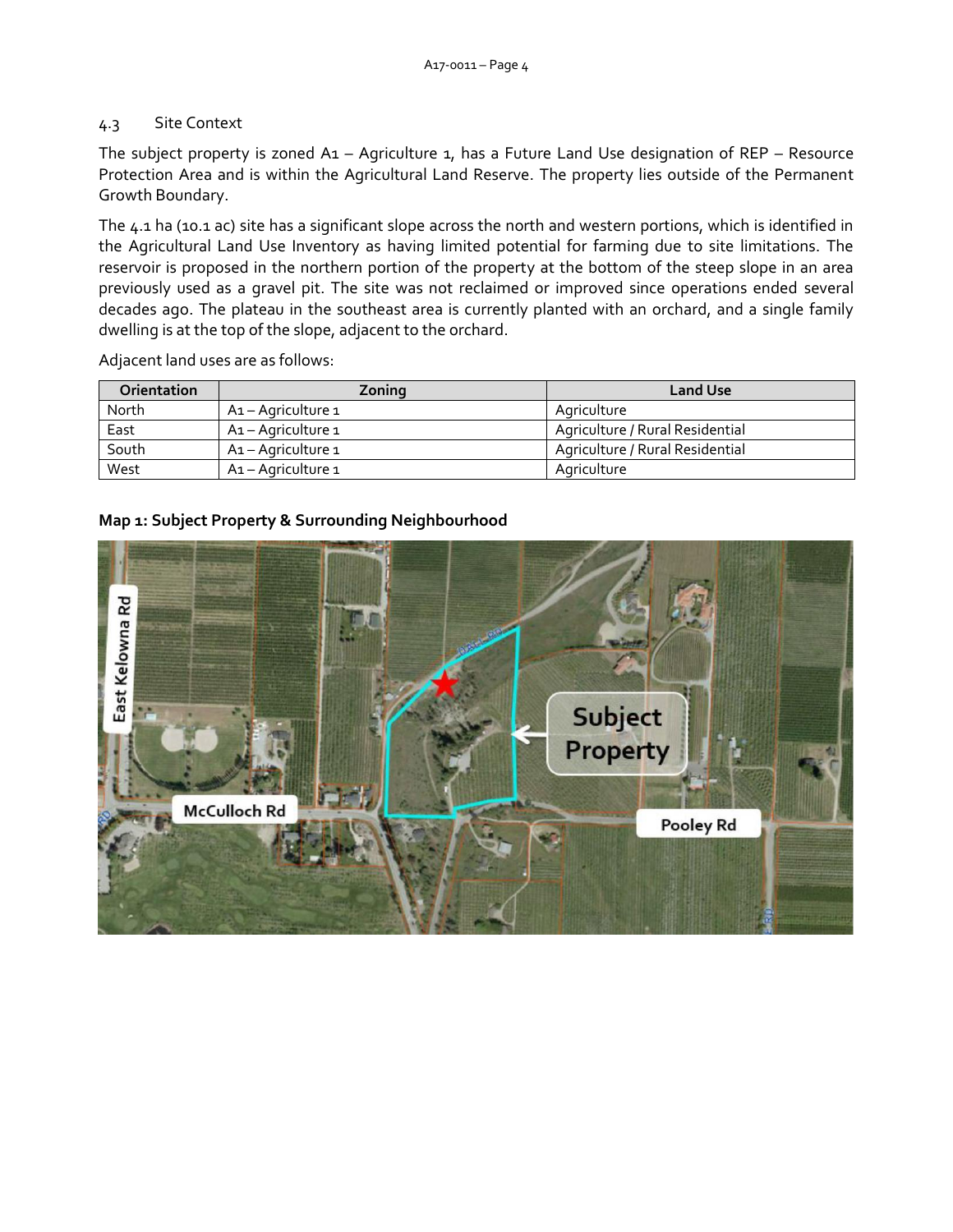



# **Map 3: Agricultural Land Use Inventory Farming Availability & Site Topography**



| ģ. | ALUI Farming Availability in ALR (Map7)         |
|----|-------------------------------------------------|
|    | Farmed                                          |
|    | Farming support                                 |
|    | Unavailable for farm ing - land use             |
|    | Unavailable for farm ing - land cover           |
|    | Limited potential for farming - site limitation |
|    | Available and potential for farming             |
|    |                                                 |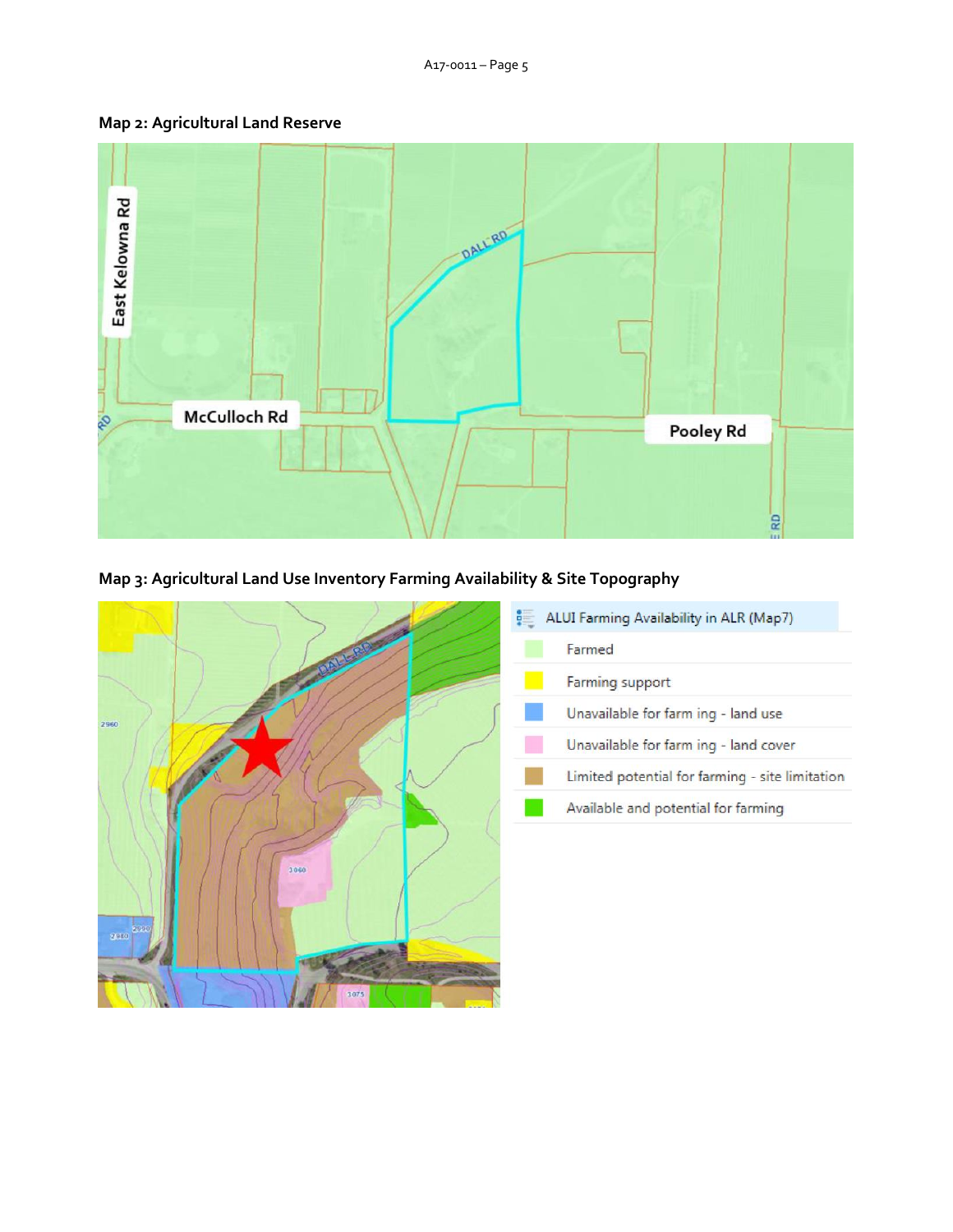#### **5.0 Current Development Policies**

5.1 Kelowna Official Community Plan (OCP)

# **Chapter 4: Future Land Use**

## **Resource Protection Area (REP)**

Rural land preserved for agricultural, environmental and recreational purposes, including the ALR, other resource lands with environmental value and protected natural open spaces, including private open space, steeply sloped lands, Natural Environment/Hazardous Condition DP Areas, and other natural features such as watercourses, water bodies, wetlands, plant and wildlife habitat, and significant aesthetic value. Allowable uses would be agriculture / resource use including farming, forestry, wood lots and silviculture as well as public or private open space on lands considered environmentally sensitive or hazardous (steep slopes). Generally land areas within this designation (whether they are within the permanent growth boundary or not) will not be supported for exclusion from the ALR or for more intensive development than that allowed under current zoning regulations, except in specific circumstances where the City of Kelowna will allow exceptions to satisfy civic objectives for the provision of park/recreation uses. Non-ALR land outside the Permanent Growth Boundary will not be supported for any further parcelization.

#### **Chapter 5: Development Process**

#### **Objective 5.33 Protect and enhance local agriculture.**

**Policy 5.33.1 Protect Agricultural Land.** Retain the agricultural land base by supporting the ALR and by protecting agricultural lands from development, except as otherwise noted in the City of Kelowna Agricultural Plan. Ensure that the primary use of agricultural land is agriculture, regardless of parcel size.

**Policy 5.33.6 Non-Farm Uses.** Support non-farm use applications on agricultural lands only where approved by the ALC and where the proposed uses:

- Are consistent with the Zoning Bylaw and OCP;
- Provide significant benefits to local agriculture;
- Can be accommodated using existing municipal infrastructure;
- Minimize impacts on productive agricultural lands;
- Will not preclude future use of the lands for agriculture;
- Will not harm adjacent farm operations.

**Policy 5.33.7 Subdivision.** Maximize potential for the use of farmland by not allowing the subdivision of agricultural land into smaller parcels (with the exception of Homesite Severances approved by the ALC) except where significant positive benefits to agriculture can be demonstrated.

#### **Chapter 7: Infrastructure**

#### **Objective 7.20 Ensure an adequate supply of high quality water.**

**Policy 7.20.1 Water Availability for Agriculture.** Work with stakeholders to ensure the continued delivery of sufficient quantities of water as per best practices for water conservation to ensure continued agricultural productivity.

#### 5.2 Agriculture Plan (2017)

#### **Theme 1: Strengthening Local Policies and Actions to Protect Agriculture**

Action 1.1c: Restrict non-farm uses that do not directly benefit agriculture.